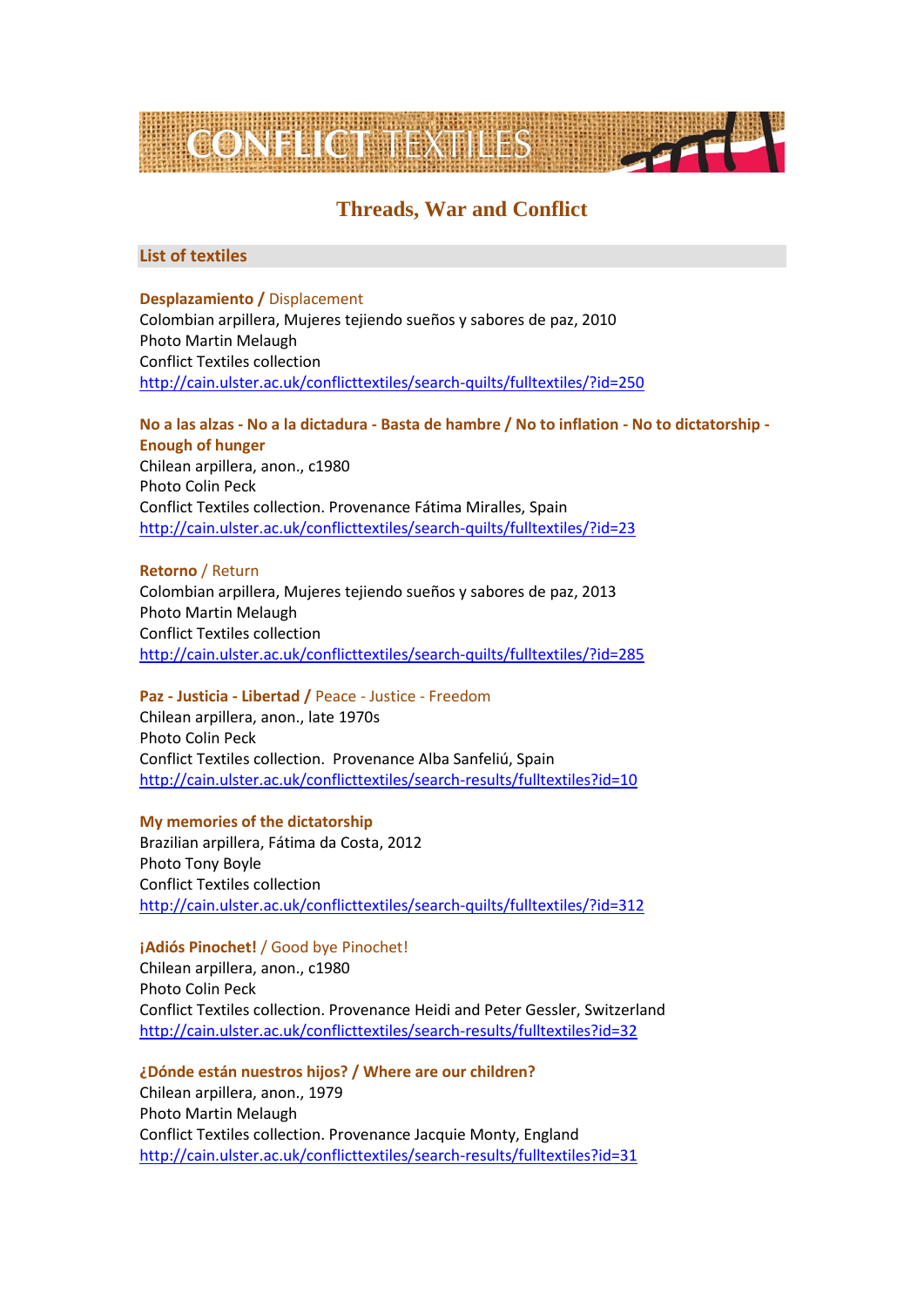#### **En el lado "bueno" de la valla /** On the "Good Side" of the Fence

Spanish arpillera, Antonia Amador, 2015 Photo Roser Corbera Conflict Textiles collection <http://cain.ulster.ac.uk/conflicttextiles/search-quilts/fulltextiles/?id=334>

## **No al plebiscito, No podemos ni opinar** / No to the plebiscite, we are not allowed our

opinion Chilean arpillera, anon., 1980 Photo Martin Melaugh Conflict Textiles collection <http://cain.ulster.ac.uk/conflicttextiles/search-quilts/fulltextiles/?id=102>

#### **El recuerdo de esta historia** / The memory of this story

Catalonian / Spanish arpillera, Ángela Matamoros Vázquez and Ángela Vázquez González, Women Sewing History Workshop, Badalona, Spain, 2009 Photo Roser Corbera Fundiació Ateneu Sant Roc collection, Catalonia / Spain <http://cain.ulster.ac.uk/conflicttextiles/search-quilts/fulltextiles/?id=18>

#### **Digital Death**

Irish arpillera, Deborah Stockdale, 2014 Photo Deborah Stockdale Deborah Stockdale collection <http://cain.ulster.ac.uk/conflicttextiles/search-quilts/fulltextiles/?id=279>

#### **Violar es un crimen /** Rape is a crime

Peruvian arpillera, MH, Mujeres Creativas Workshop, 1985 Replica, Mujeres Creativas Workshop, 2008 Photo Martin Melaugh Conflict Textiles collection <http://cain.ulster.ac.uk/conflicttextiles/search-quilts/fulltextiles/?id=15>

#### **Violencia Doméstica /** Domestic Violence

Peruvian arpillera, [MH, Mujeres Creativas Workshop,](http://cain.ulster.ac.uk/conflicttextiles/search-quilts/searchtextiles/?quilter=MH,%20Mujeres%20Creativas%20Workshop) 2008 Photo Colin Peck Conflict Textiles collection <http://cain.ulster.ac.uk/conflicttextiles/search-quilts/fulltextiles/?id=74>

#### **Aleppo school**

English arpillera, Linda Adams, 2016 Photo Linda Adams Conflict Textiles collection <http://cain.ulster.ac.uk/conflicttextiles/search-quilts/fulltextiles/?id=386>

### **SMALL Actions BIG Movements**

English arpillera, Linda Adams, 2014 Photo Martin Melaugh Roberta Bacic private collection <http://cain.ulster.ac.uk/conflicttextiles/search-quilts/fulltextiles/?id=280>